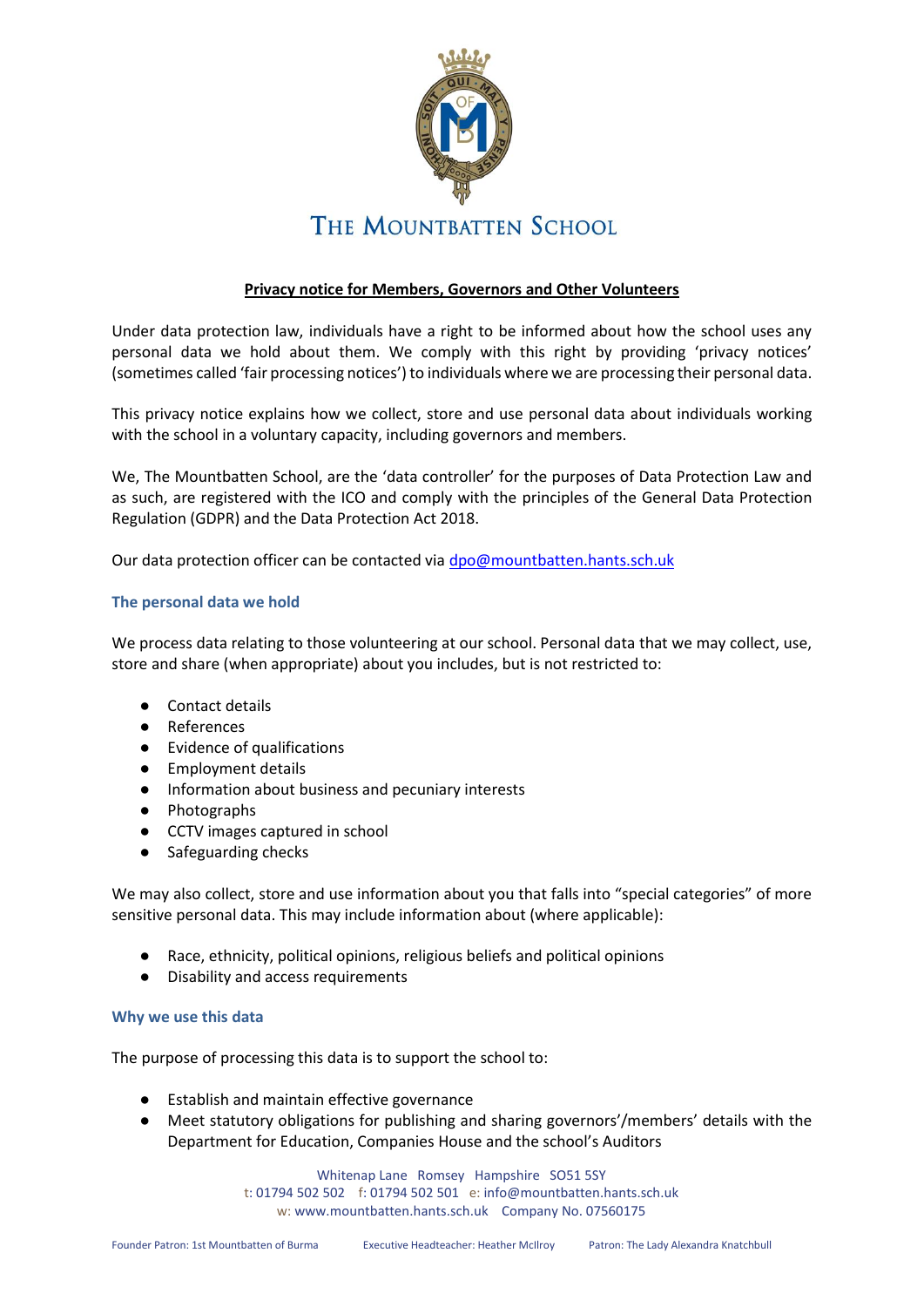- Facilitate safe recruitment, as part of our safeguarding obligations towards pupils
- Undertake equalities monitoring
- Ensure that appropriate access arrangements can be provided for volunteers who require them

## **Our Legal Basis for using this data**

We only collect and use personal information about you when the law allows us to. Most commonly, we use it where we need to:

- Comply with a legal obligation
- Carry out a task in the public interest

Less commonly, we may also use personal information about you where:

- You have given us consent to use it in a certain way
- We need to protect your vital interests (or someone else's interests)

Where you have provided us with consent to use your data, you may withdraw this consent at any time. We will make this clear when requesting your consent, and explain how you go about withdrawing consent if you wish to do so.

Some of the reasons listed above for collecting and using personal information about you overlap, and there may be several grounds which justify our use of your data.

## **Collecting this information**

While the majority of the information we collect from you is mandatory, there is some information that you can choose whether or not to provide to us.

Whenever we seek to collect information from you, we make it clear whether you must provide this information (and if so, what the possible consequences are of not complying), or whether you have a choice.

## **How we store this data**

Personal data is stored in accordance with our GDPR Data Protection Policy.

We maintain a file to store personal information about all volunteers. The information contained in this file is kept secure and is only used for purposes directly relevant to your work with the school.

When your relationship with the school has ended, we will retain and dispose of your personal information in accordance with our retention schedule. This can be found on our website.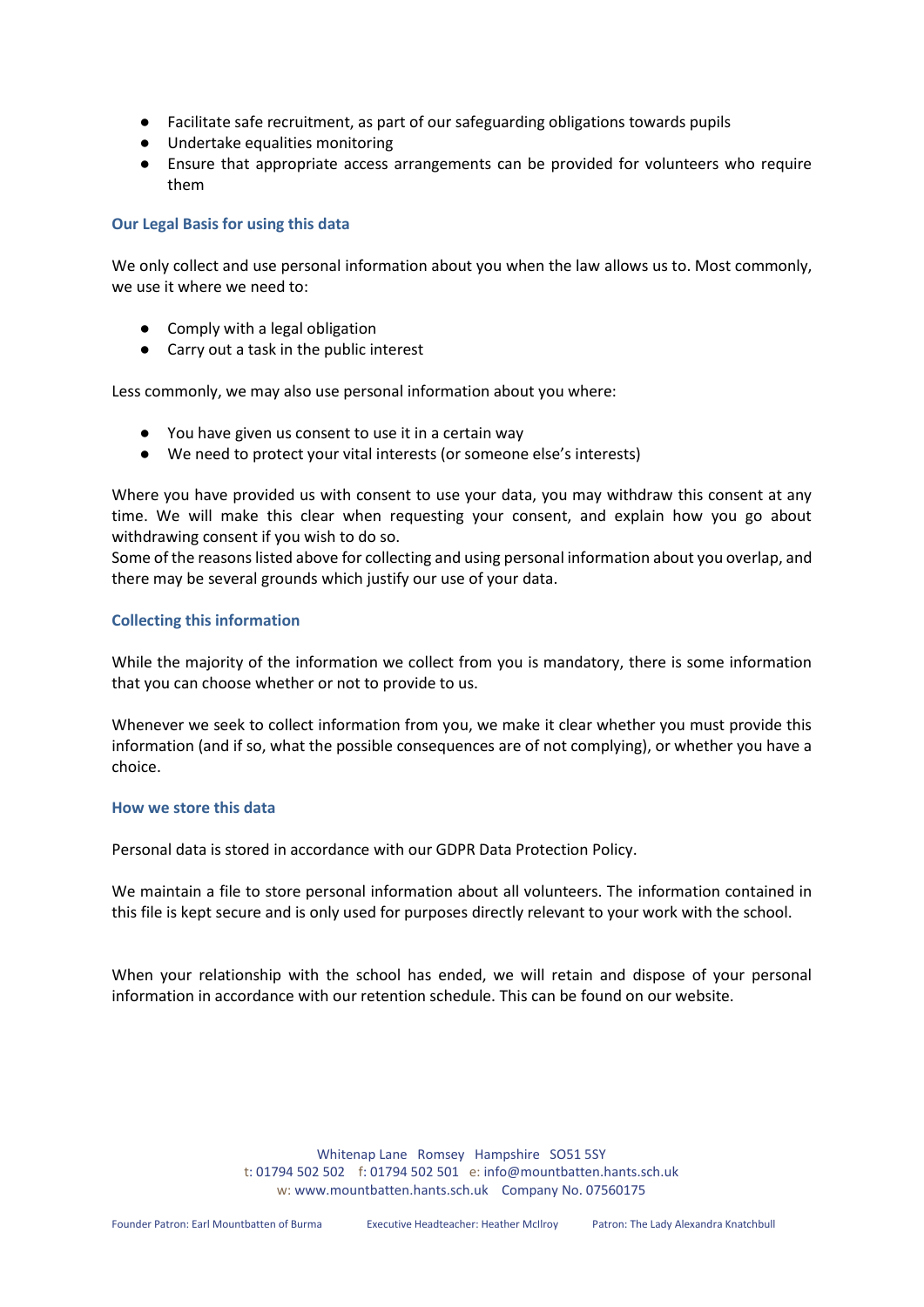#### **Data sharing**

We do not share information about you with any third party without your consent unless the law and our policies allow us to do so.

Where it is legally required, or necessary (and it complies with Data Protection Law) we may share personal information about you with:

- Government departments or agencies to meet our legal obligations to share information about governors/members
- Our local authority to meet our legal obligations to share certain information with it, such as details of governors
- Suppliers and service providers to enable them to provide the service we have contracted them for, such as governor/member support
- Professional advisors and consultants
- Police forces, courts

## **Transferring data internationally**

Where we transfer personal data to a country or territory outside the European Economic Area, we will do so in accordance with Data Protection Law.

## **Your rights to access**

Individuals have a right to make a 'subject access request' to gain access to personal information that the school holds about them.

If you make a subject access request, and if we do hold information about you, we will:

- Give you a description of it
- Tell you why we are holding and processing it, and how long we will keep it for
- Explain where we got it from, if not from you
- Tell you who it has been, or will be, shared with
- Let you know whether any automated decision-making is being applied to the data, and any consequences of this
- Give you a copy of the information in an intelligible form

You may also have the right for your personal information to be transmitted electronically to another organisation in certain circumstances.

If you would like to make a request, please contact our data protection officer.

## **Your other rights**

Under data protection law, individuals have certain rights regarding how their personal data is used and kept safe, including the right, subject to some limitations to:

● Object to the use of your personal data if it would cause, or is causing, damage or distress